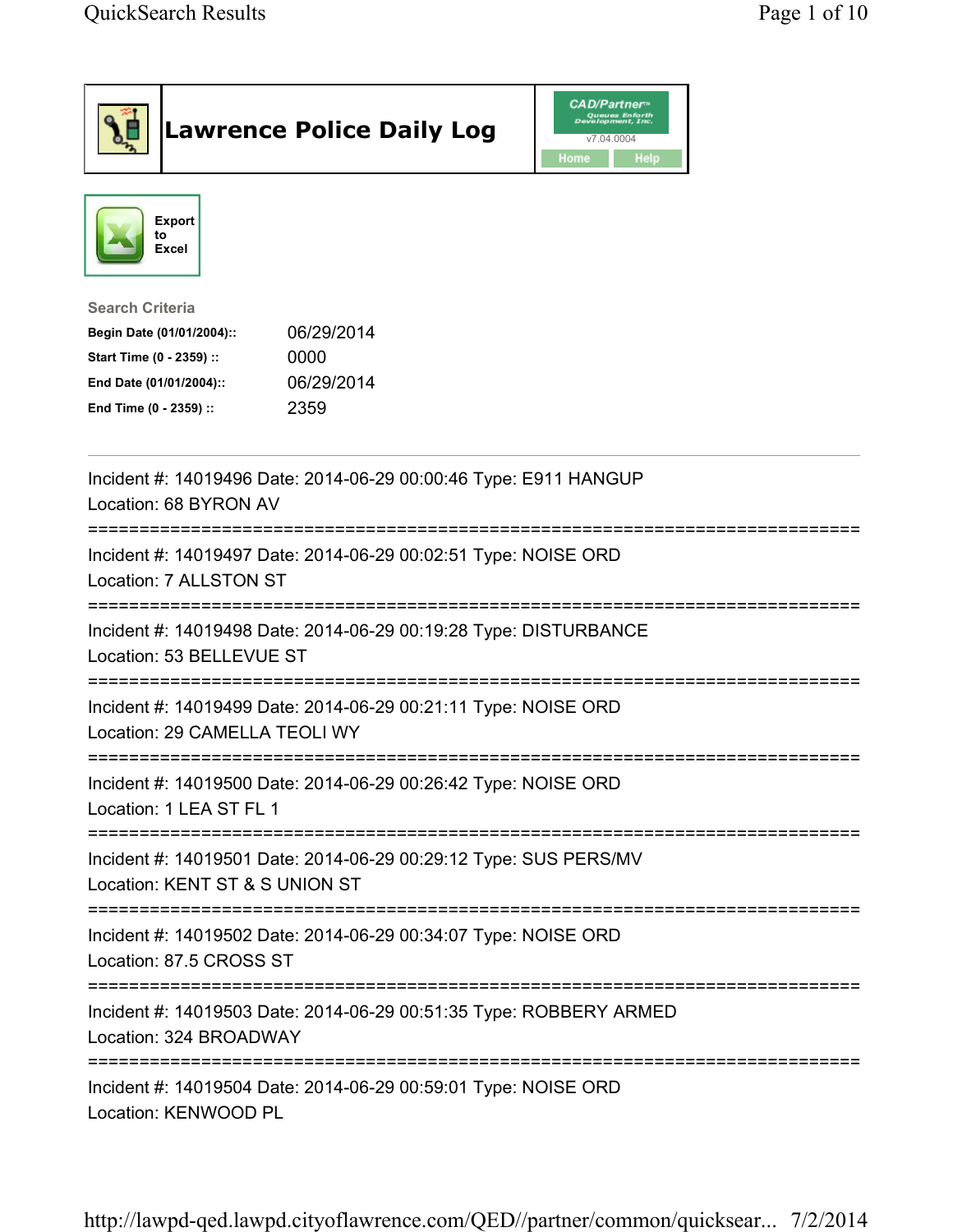=========================================================================== Incident #: 14019505 Date: 2014-06-29 01:55:16 Type: LOUD NOISE Location: HAMPSHIRE ST & MYRTLE ST =========================================================================== Incident #: 14019506 Date: 2014-06-29 01:57:36 Type: B&E/PROG Location: 1 MT VERNON CIR =========================================================================== Incident #: 14019507 Date: 2014-06-29 02:07:17 Type: NOISE ORD Location: HAMPSHIRE ST & MYRTLE ST =========================================================================== Incident #: 14019508 Date: 2014-06-29 02:08:51 Type: NOISE ORD Location: 23 HANCOCK ST =========================================================================== Incident #: 14019509 Date: 2014-06-29 02:09:27 Type: NOISE ORD Location: 106 BEACON AV =========================================================================== Incident #: 14019510 Date: 2014-06-29 03:21:56 Type: NOISE ORD Location: 150 BAILEY ST FL TOP =========================================================================== Incident #: 14019511 Date: 2014-06-29 03:22:29 Type: NOISE ORD Location: 17 WHITMAN ST =========================================================================== Incident #: 14019512 Date: 2014-06-29 03:23:17 Type: NOISE ORD Location: 6 DIAMOND ST #22 =========================================================================== Incident #: 14019513 Date: 2014-06-29 03:23:51 Type: FIRE WORKS Location: AMES ST & YALE ST =========================================================================== Incident #: 14019514 Date: 2014-06-29 03:24:38 Type: NOISE ORD Location: 11 LAWRENCE ST #707 =========================================================================== Incident #: 14019515 Date: 2014-06-29 03:25:24 Type: BUILDING CHK Location: FLAVOR FRESH / 274 PROSPECT ST =========================================================================== Incident #: 14019516 Date: 2014-06-29 03:25:57 Type: NOISE ORD Location: 311 WATER ST =========================================================================== Incident #: 14019517 Date: 2014-06-29 03:28:05 Type: DISTURBANCE Location: 353 LOWELL ST =========================================================================== Incident #: 14019518 Date: 2014-06-29 03:29:48 Type: DISTURBANCE  $L$ ocation: 673 ECCEV CT #443 EL 2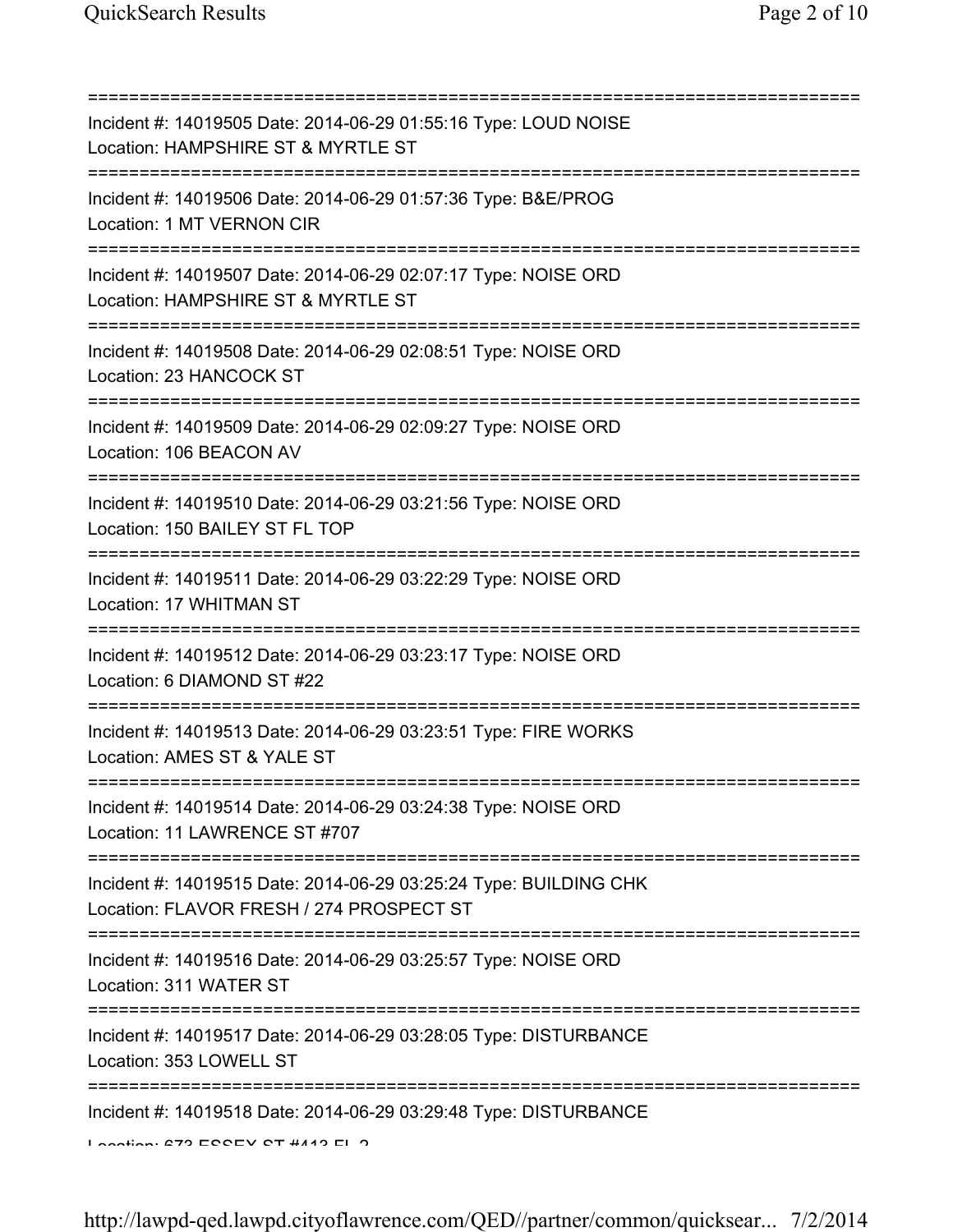| Incident #: 14019519 Date: 2014-06-29 03:37:50 Type: A&B PAST<br>Location: 47 BODWELL ST                                                                   |
|------------------------------------------------------------------------------------------------------------------------------------------------------------|
| ===========================<br>Incident #: 14019520 Date: 2014-06-29 04:07:21 Type: A&B PROG<br>Location: 310 HOWARD ST<br>=============================== |
| Incident #: 14019521 Date: 2014-06-29 04:07:45 Type: SUS PERS/MV<br>Location: FRANKLIN ST & METHUEN ST<br>:====================                            |
| Incident #: 14019522 Date: 2014-06-29 04:14:06 Type: NOISE ORD<br>Location: 36 LINDEN ST FL 2                                                              |
| Incident #: 14019523 Date: 2014-06-29 04:24:42 Type: ASSSIT OTHER PD<br>Location: RTE. 495 & MARSTON ST                                                    |
| Incident #: 14019524 Date: 2014-06-29 04:26:26 Type: B&E/MV/PAST<br>Location: 207 BOXFORD ST                                                               |
| Incident #: 14019525 Date: 2014-06-29 04:46:10 Type: ASSSIT AMBULANC<br>Location: 344 HAMPSHIRE ST                                                         |
| Incident #: 14019526 Date: 2014-06-29 04:46:34 Type: MAL DAMAGE<br>Location: 7 KENDALL ST                                                                  |
| Incident #: 14019527 Date: 2014-06-29 04:47:53 Type: NOISE ORD<br>Location: 141 AMESBURY ST                                                                |
| Incident #: 14019528 Date: 2014-06-29 05:12:29 Type: LOST PERSON<br>Location: 75 GREENWOOD ST                                                              |
| Incident #: 14019529 Date: 2014-06-29 05:31:25 Type: STOL/MV/PAS<br>Location: 7 KENDALL ST                                                                 |
| ===================================<br>Incident #: 14019530 Date: 2014-06-29 05:58:31 Type: DISORDERLY<br>Location: 146 MARGIN ST FL 1                     |
| Incident #: 14019531 Date: 2014-06-29 06:27:19 Type: ALARMS<br>Location: LEONARD SCHOOL / 60 ALLEN ST                                                      |
| Incident #: 14019532 Date: 2014-06-29 06:43:37 Type: LIC PLATE STO                                                                                         |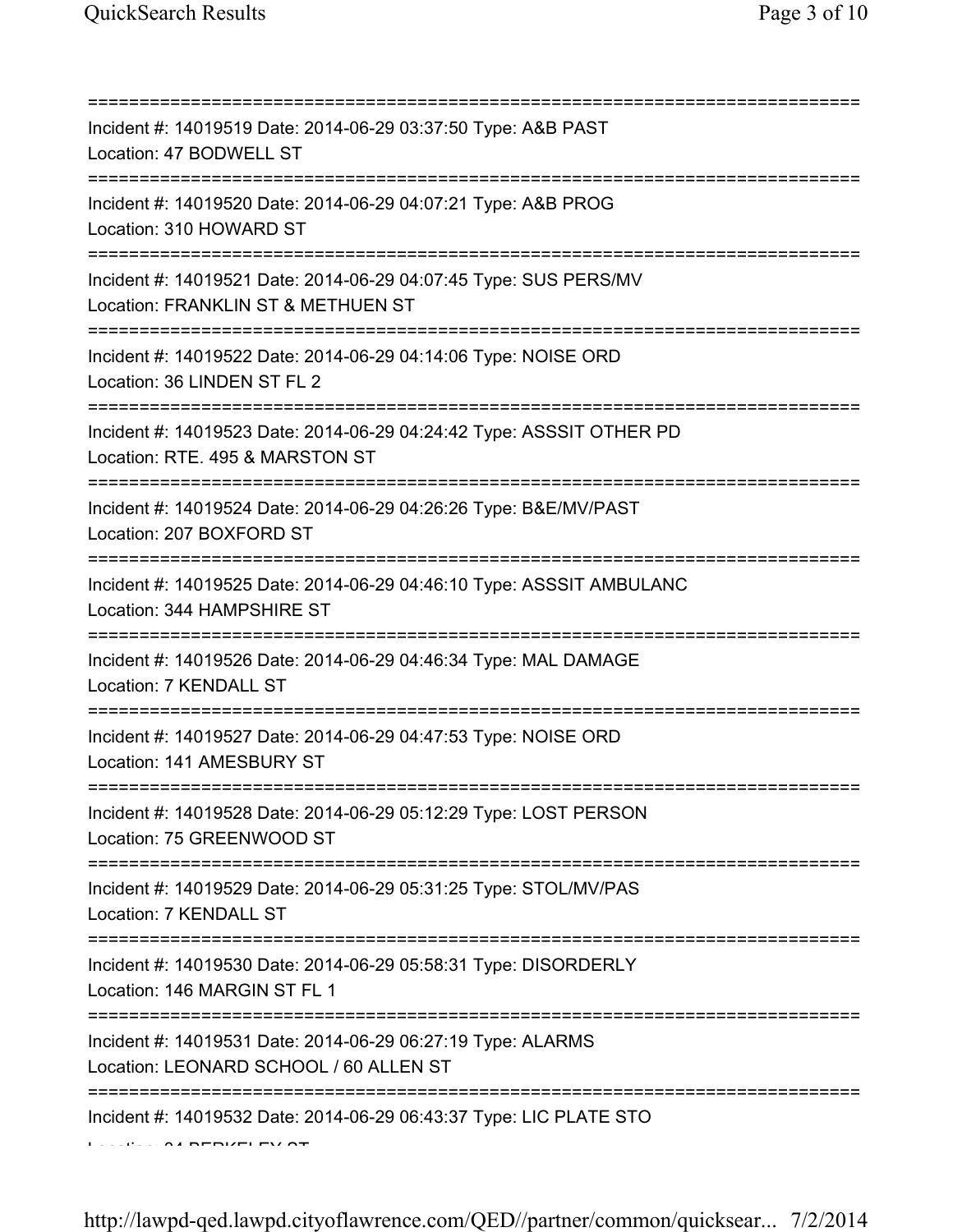Location: 159 SARATOGA ST

=========================================================================== Incident #: 14019533 Date: 2014-06-29 06:50:00 Type: ALARMS Location: HAFFNERS GAS STATION / 194 S BROADWAY =========================================================================== Incident #: 14019534 Date: 2014-06-29 07:04:57 Type: MV/BLOCKING Location: 65 EXETER ST =========================================================================== Incident #: 14019535 Date: 2014-06-29 08:27:17 Type: FIGHT Location: 700 ESSEX ST =========================================================================== Incident #: 14019536 Date: 2014-06-29 09:24:31 Type: MISSING PERS Location: 70 KNOX ST =========================================================================== Incident #: 14019537 Date: 2014-06-29 10:26:57 Type: ASSSIT OTHER PD Location: GOLF AV & METHUEN MASS =========================================================================== Incident #: 14019538 Date: 2014-06-29 10:28:35 Type: M/V STOP Location: 345 HAVERHILL ST =========================================================================== Incident #: 14019539 Date: 2014-06-29 10:29:16 Type: ALARM/BURG Location: 200 COMMON ST =========================================================================== Incident #: 14019540 Date: 2014-06-29 10:39:36 Type: MEDIC SUPPORT Location: 248 BROADWAY #210 =========================================================================== Incident #: 14019541 Date: 2014-06-29 10:53:37 Type: MISSING PERS Location: 80 SUNRAY ST =========================================================================== Incident #: 14019542 Date: 2014-06-29 10:57:57 Type: LARCENY/MV/PAST Location: 205 BROADWAY =========================================================================== Incident #: 14019543 Date: 2014-06-29 11:00:30 Type: AUTO ACC/NO PI Location: S BROADWAY & SHATTUCK ST =========================================================================== Incident #: 14019544 Date: 2014-06-29 11:55:14 Type: SUS PERS/MV Location: 300 CANAL ST =========================================================================== Incident #: 14019545 Date: 2014-06-29 12:00:08 Type: E911 HANGUP Location: 29 DRACUT ST FL 3RD =========================================================================== Incident #: 14019546 Date: 2014-06-29 12:11:18 Type: SUS PERS/MV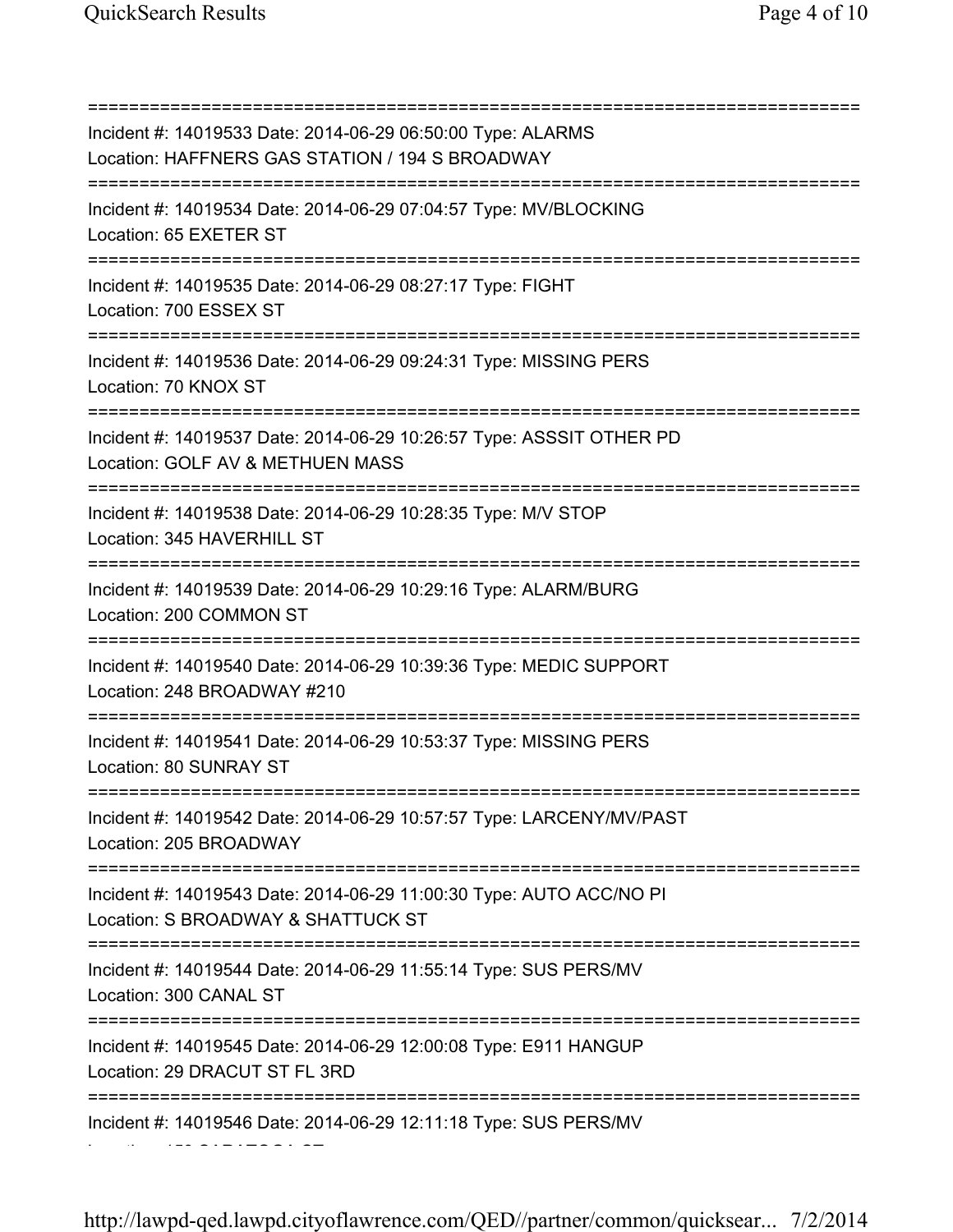=========================================================================== Incident #: 14019547 Date: 2014-06-29 12:12:23 Type: A&B PAST Location: 100 SARATOGA ST =========================================================================== Incident #: 14019548 Date: 2014-06-29 12:32:26 Type: DISORDERLY Location: COMMON ST & NEWBURY ST =========================================================================== Incident #: 14019549 Date: 2014-06-29 12:56:29 Type: AUTO ACC/NO PI Location: 105 MARGIN ST =========================================================================== Incident #: 14019550 Date: 2014-06-29 13:04:55 Type: DISTURBANCE Location: 80 WESLEY ST =========================================================================== Incident #: 14019551 Date: 2014-06-29 13:30:52 Type: VIO CITY ORD Location: 570 HAVERHILL ST =========================================================================== Incident #: 14019552 Date: 2014-06-29 13:54:52 Type: DISTURBANCE Location: 18 WINTHROP AV #1 =========================================================================== Incident #: 14019553 Date: 2014-06-29 14:00:38 Type: UNWANTEDGUEST Location: 96 PARK ST =========================================================================== Incident #: 14019554 Date: 2014-06-29 14:03:03 Type: UNWANTEDGUEST Location: 96 PARK ST =========================================================================== Incident #: 14019555 Date: 2014-06-29 14:07:26 Type: PARK & WALK Location: BRADFORD ST & BROADWAY =========================================================================== Incident #: 14019556 Date: 2014-06-29 14:13:10 Type: PARK & WALK Location: S UNION ST & SALEM ST =========================================================================== Incident #: 14019557 Date: 2014-06-29 14:20:59 Type: SEX OFF PROG Location: BENNINGTON ST & ERVING AV =========================================================================== Incident #: 14019558 Date: 2014-06-29 14:23:14 Type: DISTURBANCE Location: 129 FARNHAM ST =========================================================================== Incident #: 14019559 Date: 2014-06-29 15:25:40 Type: NOISE ORD Location: 123 BROOKFIFLD ST =========================================================================== Incident #: 14019560 Date: 2014-06-29 15:51:14 Type: E911 HANGUP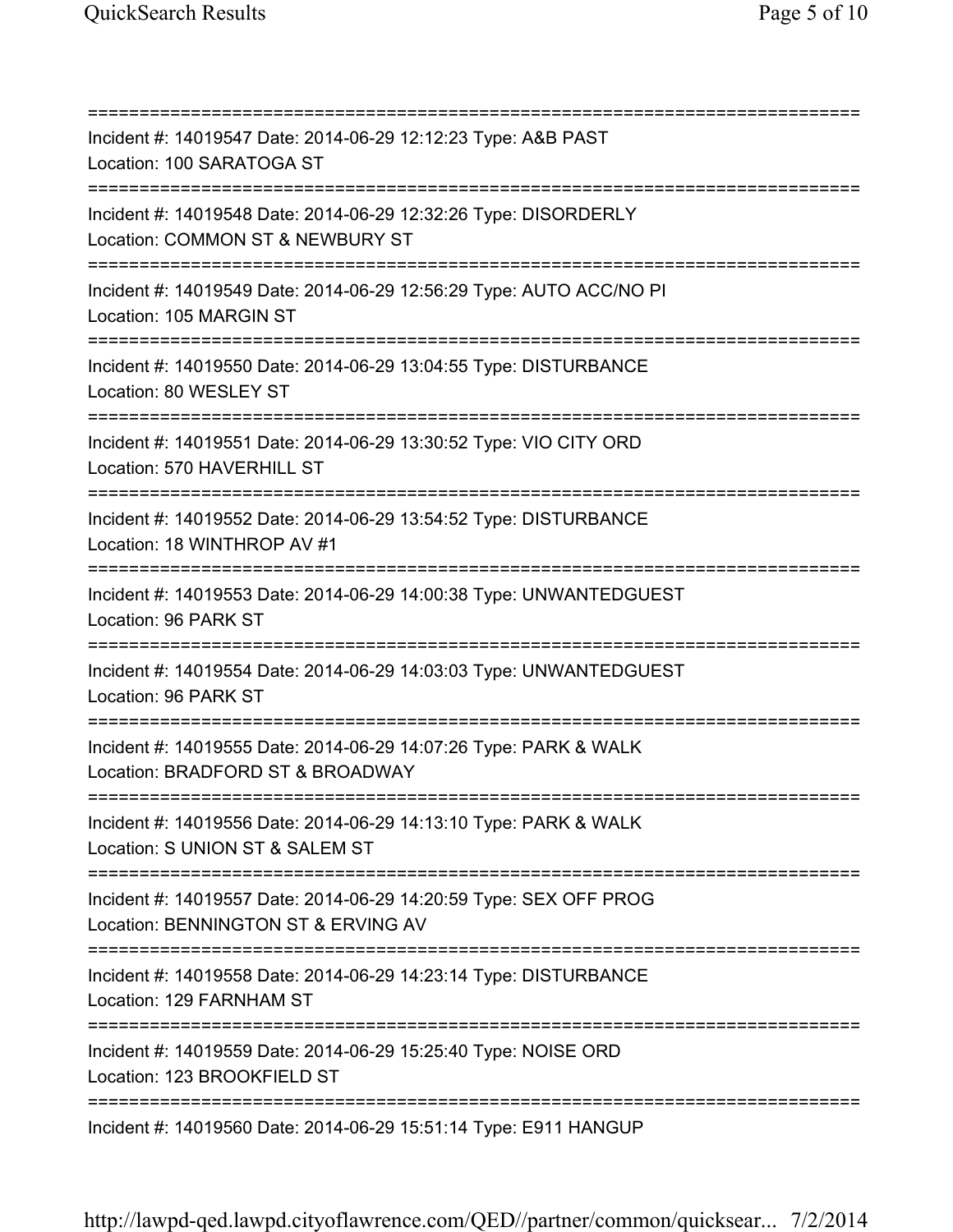=========================================================================== Incident #: 14019561 Date: 2014-06-29 16:21:51 Type: HIT & RUN PED Location: 48 TENNEY ST =========================================================================== Incident #: 14019562 Date: 2014-06-29 16:29:37 Type: UNATENEDCHILD Location: HIGGINS STATE POOL / 180 CRAWFORD ST =========================================================================== Incident #: 14019563 Date: 2014-06-29 16:36:32 Type: DRUG OVERDOSE Location: 132 BROOKFIELD ST FL 3RD =========================================================================== Incident #: 14019564 Date: 2014-06-29 16:40:22 Type: AUTO ACC/NO PI Location: 434 PROSPECT ST =========================================================================== Incident #: 14019565 Date: 2014-06-29 16:48:54 Type: GENERAL SERV Location: 282 ANDOVER ST =========================================================================== Incident #: 14019566 Date: 2014-06-29 17:11:54 Type: TRESPASSING Location: 2 MARKET ST =========================================================================== Incident #: 14019567 Date: 2014-06-29 17:16:44 Type: NOISE ORD Location: EVERETT ST & ROWE ST =========================================================================== Incident #: 14019568 Date: 2014-06-29 17:17:47 Type: WARRANT SERVE Location: 28 WARWICK ST =========================================================================== Incident #: 14019569 Date: 2014-06-29 17:40:52 Type: PARK & WALK Location: BROOK ST =========================================================================== Incident #: 14019570 Date: 2014-06-29 17:54:15 Type: CK WELL BEING Location: 48 MELVIN ST =========================================================================== Incident #: 14019571 Date: 2014-06-29 18:04:18 Type: NOISE ORD Location: 63 BASSWOOD ST =========================================================================== Incident #: 14019572 Date: 2014-06-29 18:15:47 Type: A&B PAST Location: 129 FARNHAM ST =========================================================================== Incident #: 14019573 Date: 2014-06-29 18:21:24 Type: FIGHT Location: 296 PROSPECT ST =========================================================================== Incident #: 14019574 Date: 2014-06-29 18:38:59 Type: EXTRA SURVEIL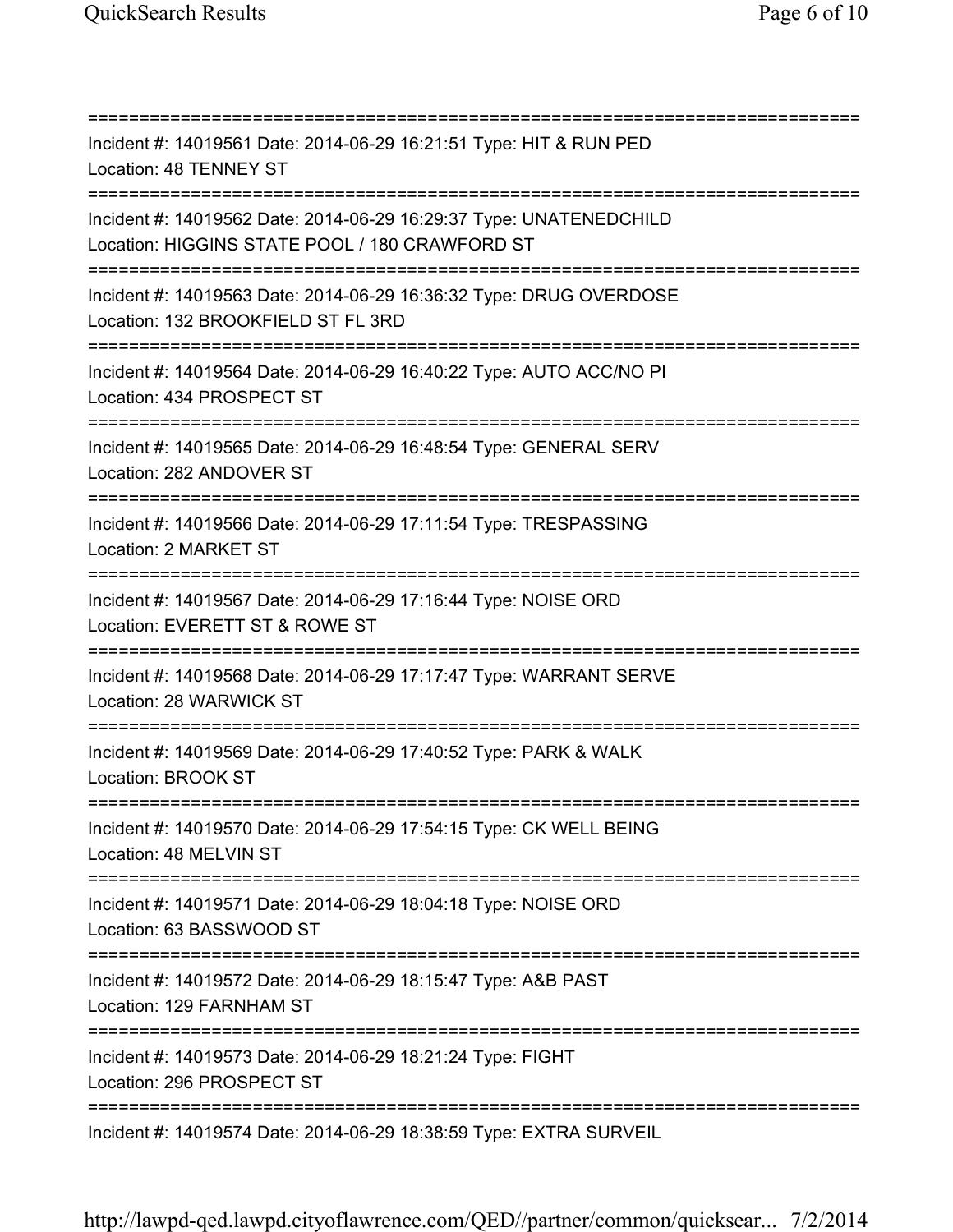| Location: FULTON ST & PROSPECT ST                                                                                  |
|--------------------------------------------------------------------------------------------------------------------|
| Incident #: 14019575 Date: 2014-06-29 18:39:33 Type: EXTRA SURVEIL<br>Location: 9 SUMMER ST                        |
| Incident #: 14019576 Date: 2014-06-29 18:49:46 Type: EXTRA SURVEIL<br>Location: 219 LAWRENCE ST                    |
| Incident #: 14019578 Date: 2014-06-29 18:57:58 Type: DISTURBANCE<br>Location: 555 S UNION ST                       |
| Incident #: 14019577 Date: 2014-06-29 18:57:59 Type: DRUG VIO<br>Location: CYPRESS ST & ESSEX ST                   |
| Incident #: 14019579 Date: 2014-06-29 19:10:08 Type: NOISE ORD<br>Location: 45 CLIFTON ST                          |
| Incident #: 14019580 Date: 2014-06-29 19:22:25 Type: TRESPASSING<br>Location: 60 MAPLE ST                          |
| =======================<br>Incident #: 14019581 Date: 2014-06-29 19:44:47 Type: NOISE ORD<br>Location: 141 WEST ST |
| Incident #: 14019583 Date: 2014-06-29 19:50:41 Type: ALARM/HOLD<br>Location: 8 LEXINGTON ST                        |
| Incident #: 14019582 Date: 2014-06-29 19:50:57 Type: NOISE ORD<br>Location: 47 STORROW ST                          |
| Incident #: 14019584 Date: 2014-06-29 19:58:19 Type: NOISE ORD<br>Location: 247 BAILEY ST                          |
| Incident #: 14019585 Date: 2014-06-29 20:00:21 Type: NOISE ORD<br>Location: HALLENAN AV & HAVERHILL ST             |
| Incident #: 14019586 Date: 2014-06-29 20:02:11 Type: NOISE ORD<br>Location: 473 HIGH ST                            |
| Incident #: 14019587 Date: 2014-06-29 20:02:33 Type: SUS PERS/MV<br>Location: 33 BROMFIELD ST                      |
| Indidnat #: 11010500 Data: 2011 06 20 20:05:11 Tung: NOICE ODD                                                     |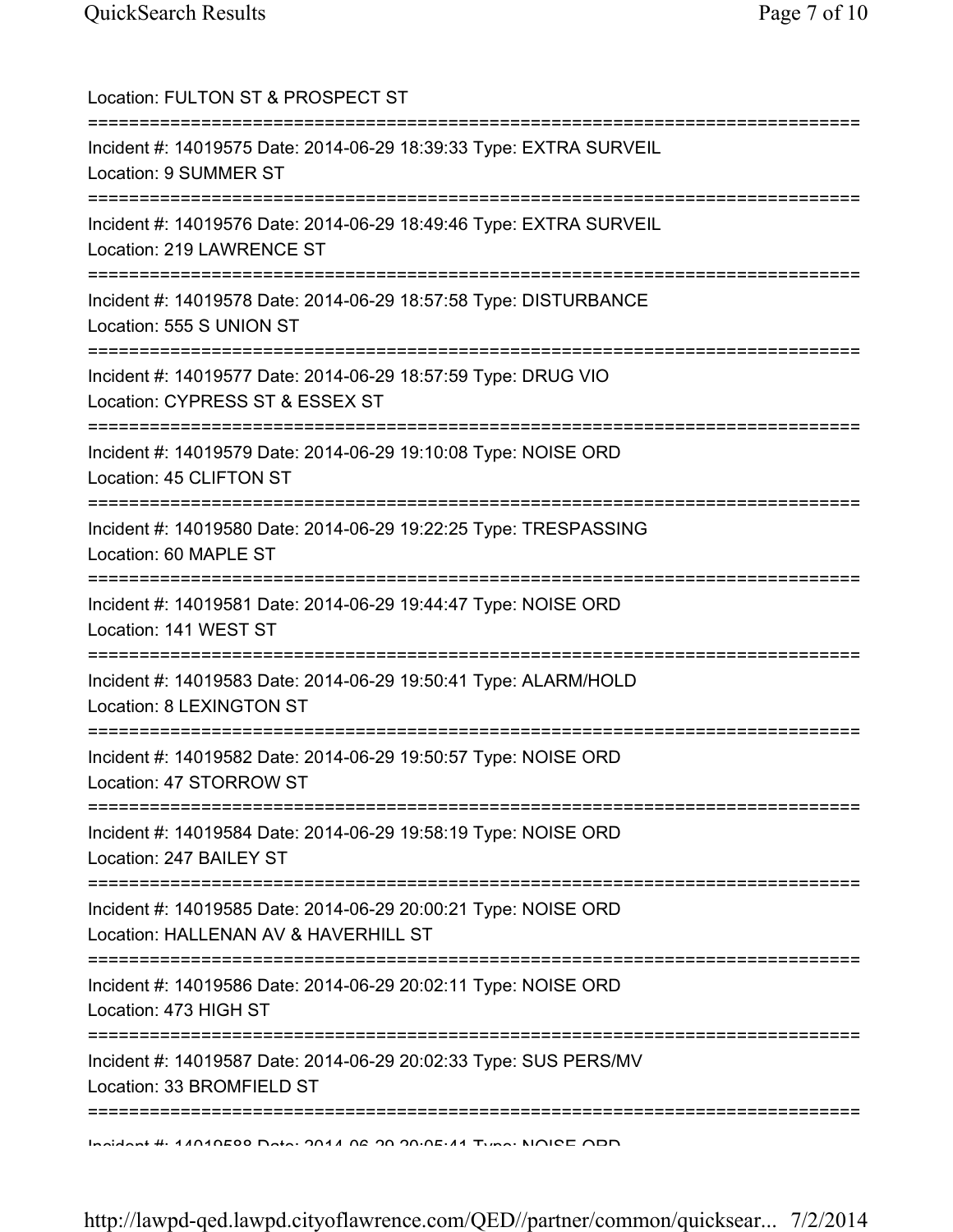| Location: 383 HAMPSHIRE ST                                                                                                     |
|--------------------------------------------------------------------------------------------------------------------------------|
| Incident #: 14019589 Date: 2014-06-29 20:07:34 Type: ALARM/BURG<br>Location: LORENZO BUILDING / 599 CANAL ST                   |
| Incident #: 14019590 Date: 2014-06-29 20:14:10 Type: DISTURBANCE<br>Location: 193 CRAWFORD ST                                  |
| Incident #: 14019591 Date: 2014-06-29 20:16:52 Type: NOISE ORD<br>Location: 30 HAMILTON ST<br>=================                |
| Incident #: 14019592 Date: 2014-06-29 20:32:34 Type: SUS PERS/MV<br>Location: 40 RAILROAD ST                                   |
| Incident #: 14019593 Date: 2014-06-29 20:53:34 Type: NOISE ORD<br>Location: 19 SARGENT ST                                      |
| Incident #: 14019594 Date: 2014-06-29 21:05:37 Type: FIRE WORKS<br>Location: 103 HAVERHILL ST                                  |
| Incident #: 14019595 Date: 2014-06-29 21:08:10 Type: ASSSIT AMBULANC<br>Location: S UNION ST & SALEM ST                        |
| Incident #: 14019596 Date: 2014-06-29 21:08:28 Type: DISTURBANCE<br>Location: VALEBROOK APARTMENTS / 11 SUMMER ST              |
| Incident #: 14019598 Date: 2014-06-29 21:11:05 Type: HIT & RUN M/V<br>Location: 658 ESSEX ST                                   |
| Incident #: 14019597 Date: 2014-06-29 21:14:23 Type: NEIGHBOR PROB<br>Location: 46 MELVIN ST                                   |
| ======================<br>Incident #: 14019599 Date: 2014-06-29 21:23:10 Type: DISTURBANCE<br>Location: ATKINSON ST & ELLIS ST |
| ,,,,,,,,,,,,,,,,,,<br>Incident #: 14019600 Date: 2014-06-29 21:27:43 Type: UNKNOWN PROB<br>Location: 39 KNOX ST                |
| Incident #: 14019601 Date: 2014-06-29 21:30:45 Type: NOISE ORD<br>Location: 101 MYRTLE ST FL 1                                 |
|                                                                                                                                |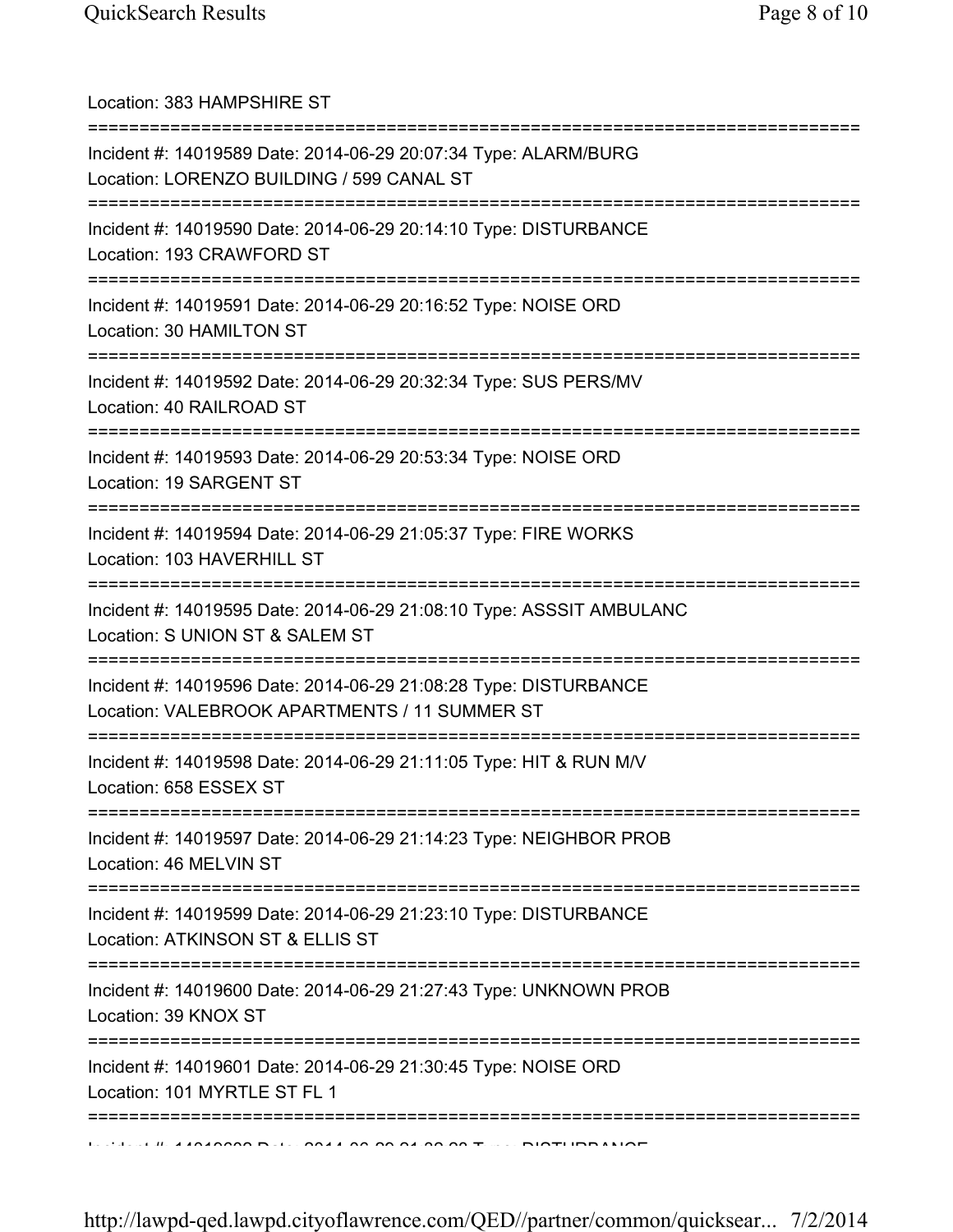| Location: 18 WINTHROP AV                                                                                                              |
|---------------------------------------------------------------------------------------------------------------------------------------|
| Incident #: 14019603 Date: 2014-06-29 21:41:07 Type: NOISE ORD<br>Location: 351 LOWELL ST                                             |
| Incident #: 14019605 Date: 2014-06-29 21:51:14 Type: DISTURBANCE<br>Location: 20 WILMOT ST                                            |
| Incident #: 14019604 Date: 2014-06-29 21:53:32 Type: DISTURBANCE<br>Location: 109 MARGIN ST                                           |
| Incident #: 14019606 Date: 2014-06-29 21:55:10 Type: THREATS<br>Location: 66 ELM ST                                                   |
| Incident #: 14019607 Date: 2014-06-29 21:58:30 Type: FIRE WORKS<br>Location: AMES ST & HUDSON ST                                      |
| Incident #: 14019608 Date: 2014-06-29 22:01:35 Type: NOISE ORD<br>Location: 319 LOWELL ST                                             |
| Incident #: 14019610 Date: 2014-06-29 22:07:33 Type: SUS PERS/MV<br>Location: CRAWFORD ST                                             |
| Incident #: 14019609 Date: 2014-06-29 22:08:18 Type: ANIMAL COMPL<br>Location: 420 S BROADWAY<br>------------------------------------ |
| Incident #: 14019611 Date: 2014-06-29 22:13:28 Type: NOISE ORD<br>Location: 437 LOWELL ST                                             |
| Incident #: 14019612 Date: 2014-06-29 22:14:23 Type: NOISE ORD<br>Location: 348 LOWELL ST                                             |
| Incident #: 14019613 Date: 2014-06-29 22:15:20 Type: NOISE ORD<br>Location: 283 LOWELL ST                                             |
| Incident #: 14019615 Date: 2014-06-29 22:16:13 Type: NOISE ORD<br>Location: ESSEX ST & JACKSON ST                                     |
| Incident #: 14019614 Date: 2014-06-29 22:17:02 Type: NOISE ORD<br>Location: 204 S UNION ST FL 3                                       |
|                                                                                                                                       |